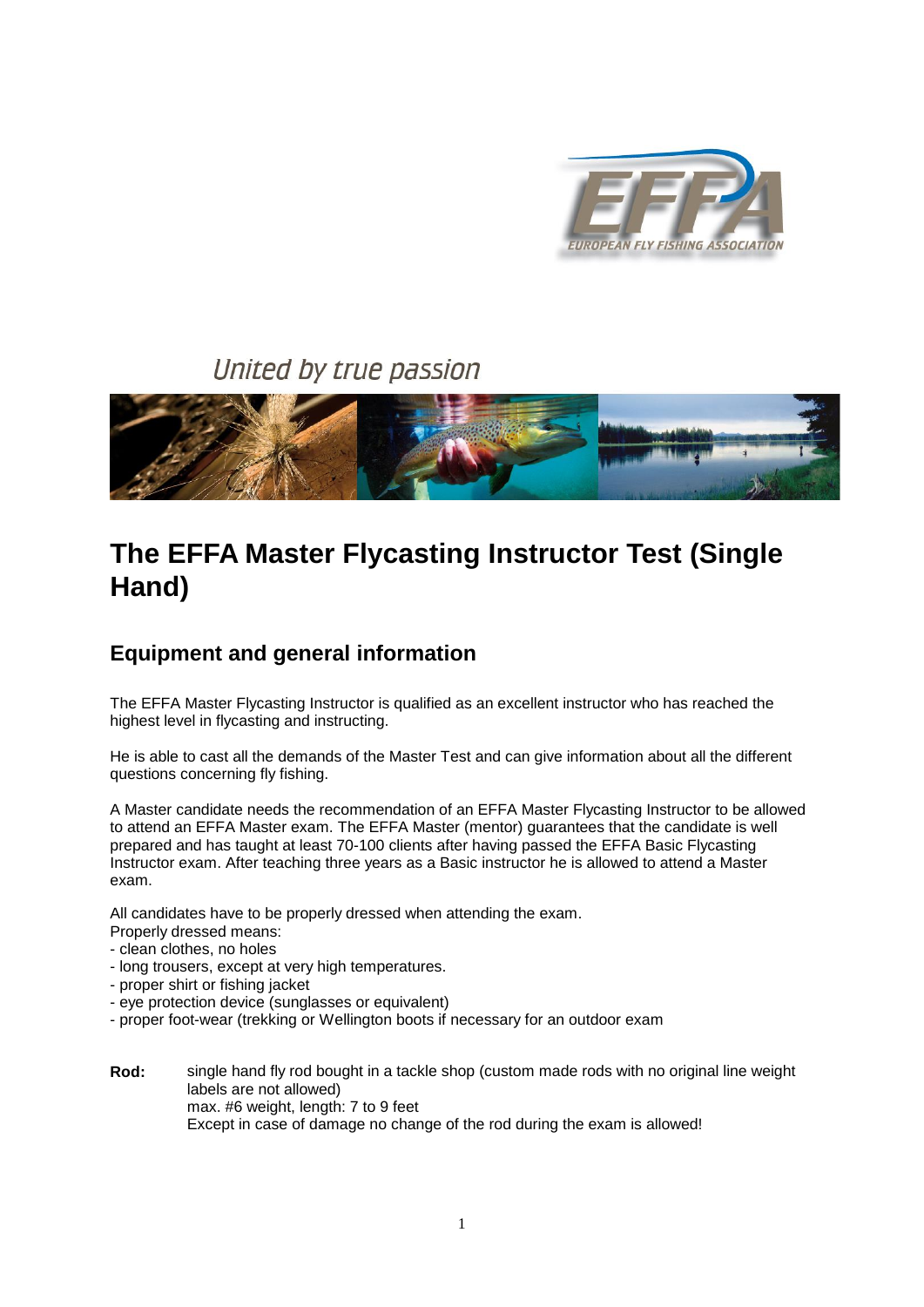| Line: | Well visible(!) floating line not to exceed line weight # 6, length min. 25 m,<br>It is not allowed to put distance marks on the fly line! |
|-------|--------------------------------------------------------------------------------------------------------------------------------------------|
|       | Except in case of damagen no change of the fly line during the exam is allowed!                                                            |
|       |                                                                                                                                            |

- **Leader:** 7 to 9 feet, tippet length min. 50 cm, tippet diameter max 0.25 mm
- **Fly:** high visible floating fly yarn(min. length 1 cm)
- **Costs:** Eur 300,-

#### **Each participant has to care of suitable equipment!**

#### **Please notice:**

The target diameter (ring) for presentation casts is 1(one) meter.

Backhand (off shoulder) cast:

The rod hand must cross the middle of the body axis line during casting. It is not allowed to twist the reel 180° during the cast.

If nothing else is demanded always two false casts have to be made prior to presenting the fly.

A false cast always consists of a back cast and a forward cast.

The fly must always land in front of the leader (min. distance 1 m for bad conditions) and the whole leader must land in front of the fly line (exception: trick casts).

Neither line nor leader nor fly may touch the ground or water during false casting.

If tailing loops can be recognized during an attempt (exception: demonstration of a casting mistake) the attempt will not be valid even if the target distance is reached.

The candidate has the right to make a test cast for each requirement of the fly casting test (except the targets). The test cast has to be announced by the candidate prior to the attempt and does not count for the exam.

Target casting: In case of delivering a too long cast it is not allowed to pull back the fly to the correct distance before starting to lift it for the next attempt. The test cast is only allowed for the 6 m target.

Procedure: Hold 24 meters of fly line inclunding leader in the air (see drawing):

The rod tip is placed at the base line. Then 22.5 m of line (incl. leader) are pulled out of the rod tip. The candidate makes a knot in the fly line next to his reel. After that he can choose the direction in which he wants to cast. He starts making false casts continuously releasing line until he reaches the knot. Having reached the correct length he should then show several false casts with nice loops (no tailing loops, no touching of the ground). The examiners will check the overall performance.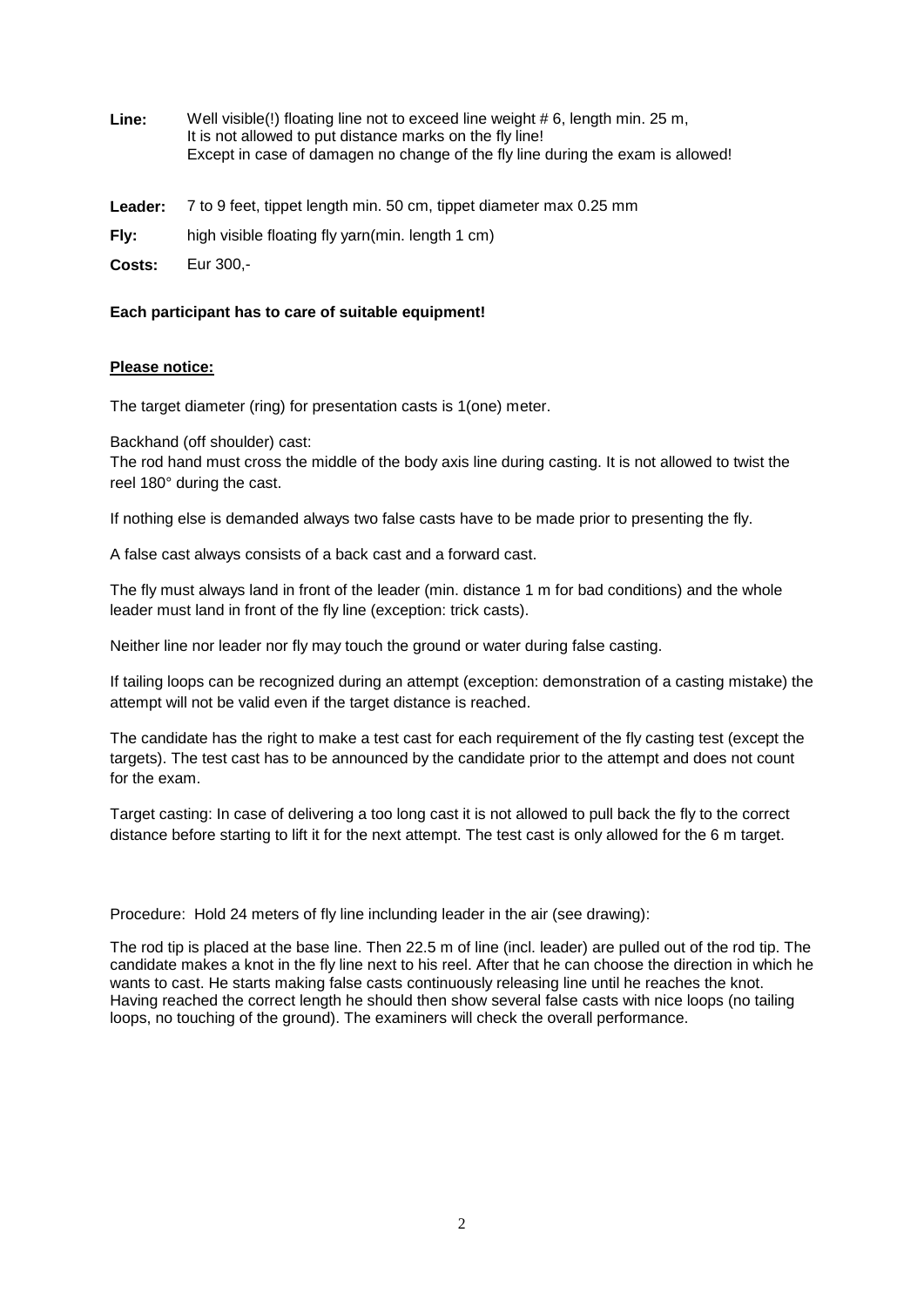### **1. Fly Casting Demands:**

**(all limits have to be mastered, 3 attempts are allowed)**

**[Women:](http://www.effa.info/) 10 % minus on casting distances below 20 m and 20% minus on casting distances exceeding 20 m**

- 30 m cast with double hauling
- 22 m cast without use of line hand
- 25 m cast backhand
- Deliver a backcast 25 m
- 18 m roll cast forehand
- 15 m roll cast backhand
- Switch cast 22 m forehand
- Switch cast 18 m backhand

- Carry 24 m of line (leader included, measured from the base line to the fly) in the air with a proper loop, with double hauling.

- Pick up 18 m of line (leader included) off the water, smoothly with a minimum of water disturbance and drop back straight on the water.

- Cast all planes and angles with 18 m of line (leader included) - horizontally and vertically

- Presentation casts (12 m). Accurately throw straight, angled (45°) and curved line on command, long (15 m) and short (10 m) line.

- Explain and show at least four different ways how to change the direction of a water born cast (target distance 15 -18 m, minimum angle 45° at least one cast to 90°+)

- False cast and place the fly on target at 6, 12 and 18 meters with great accuracy.

- Pick line up (14 m, leader included), no false cast. Change direction of cast 45° and cast forward min. 18 m. (right handers pick up from left and present to the right and left hander vice versa)

- False cast at least 18 m (leader included). While false casting, strip in line and place fly to a target 6 m away.

- Hold fly in hand (12 m of line stripped out), drop fly and make one back cast and shoot line forward 18 m.

- Starting with 10 m of fly line plus leader, using double haul, cast 25 m (straight) by making no more than 2 back and 2 forward casts.

- Demonstrate well controlled curve casts at 9, 12 and 15 meters.
- 12 m cast with bow next to leader.
- 12 m cast with bow in the middle of line.
- 12 m cast with bow in end of line nearest to the rod tip
- Cast 15 m of line (leader included) with your bad hand (tight loop, double haul)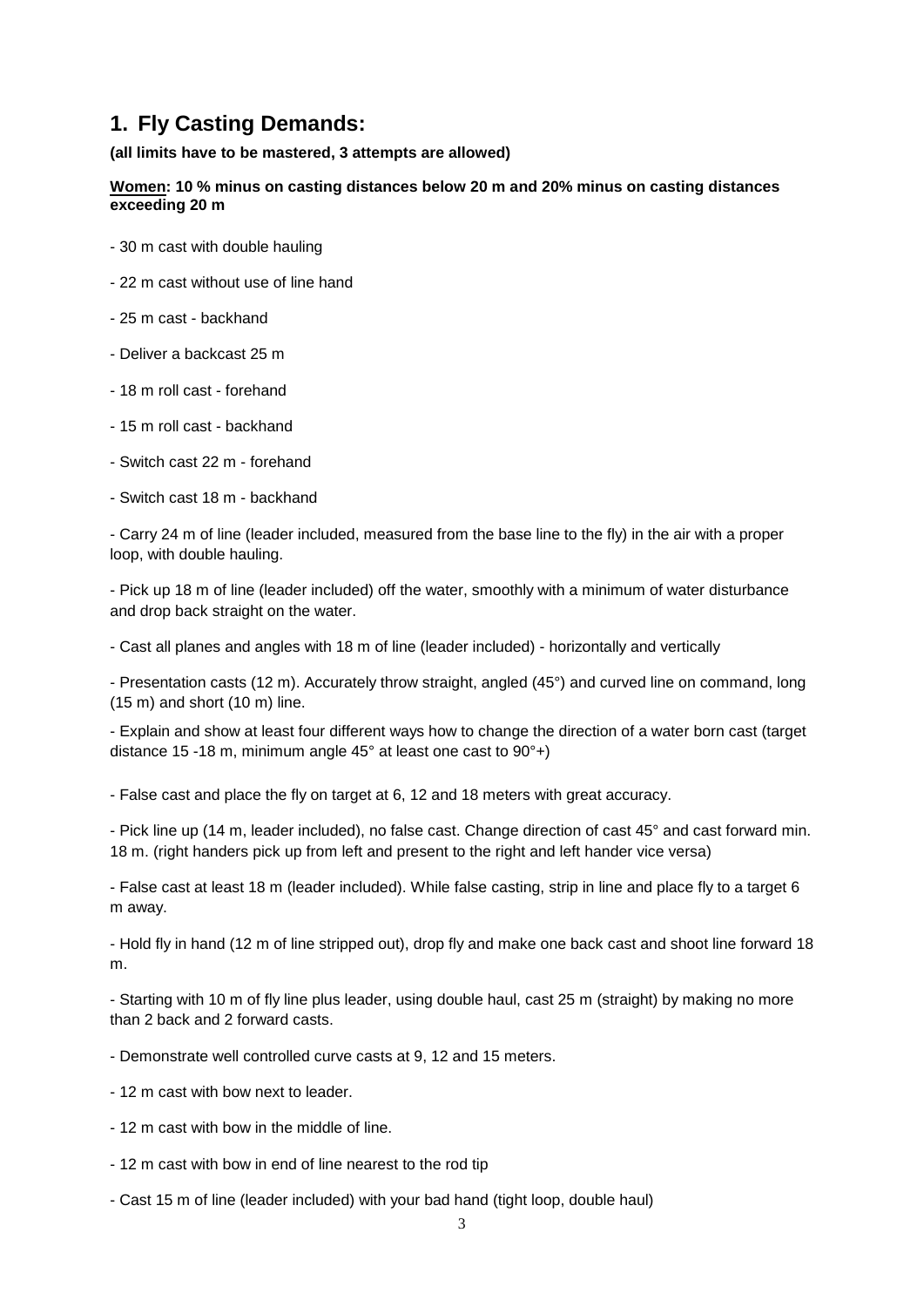- Switch Cast or Underhand Cast or Classic Forward Spey Cast. Explain the difference between the three!

- Teach either Switch Cast, Underhand Cast or Classic Forward Spey.

- Demonstrate a variety of casting techniques to provide a drag-free drift and a drag drift of your dry fly over a long distance (in different currents)

## **2. Error Analysis:**

The Master candidate has to analyse casting mistakes (showed by an examiner or on film) and he has to be able to correct them properly by using either verbal, visual, tactile or technical aids or a combination of these. He should be also able to use drawings as a teaching support.

A 100% correct error analysis is required and the candidate should be able to correct the mistakes!

## **3. Techniques and Styles:**

- Explain the principles and core elements of the Underhand Technique!
- Explain the principles and core elements of the Classic Spey Casting Technique!
- Explain the principles and core elements of the TLT style!
- Explain the principles and core elements of the Gebetsroither Style!
- Explain the principles and core elements of Old English Casting!
- Explain the principles and core elements of American Casting!
- Explain the principles and core elements of Skagit Casting!

The answers of the candidate should not only refer to the technique but also to the tackle used.

**In all phases of this test it must be demonstrated to the examiners that the highest level of proficiency in fly casting, line handling and teaching skills are evident.**

## **4. Theory Questions**

#### **Mechanics of Fly Casting:**

- 1. What is the difference between a fly casting style and a fly casting technique?
- 2. Explain the most important factor for casting accuracy!
- 3. How do you combine casts for getting a longer drag-free float?
- 4. Describe the mechanics of a distance cast the way you do it!
- 5. Why is the roll-cast very important for double hand beginners? Explain the reason!
- 6. In which case do you use a *late release*?
- 7. Give fundamentals for double hand and single hand? (at least 6-7)
- 8. What is the difference when performing an underhand cast in comparison to a Classic Spey Cast in regard of the loading of the rod?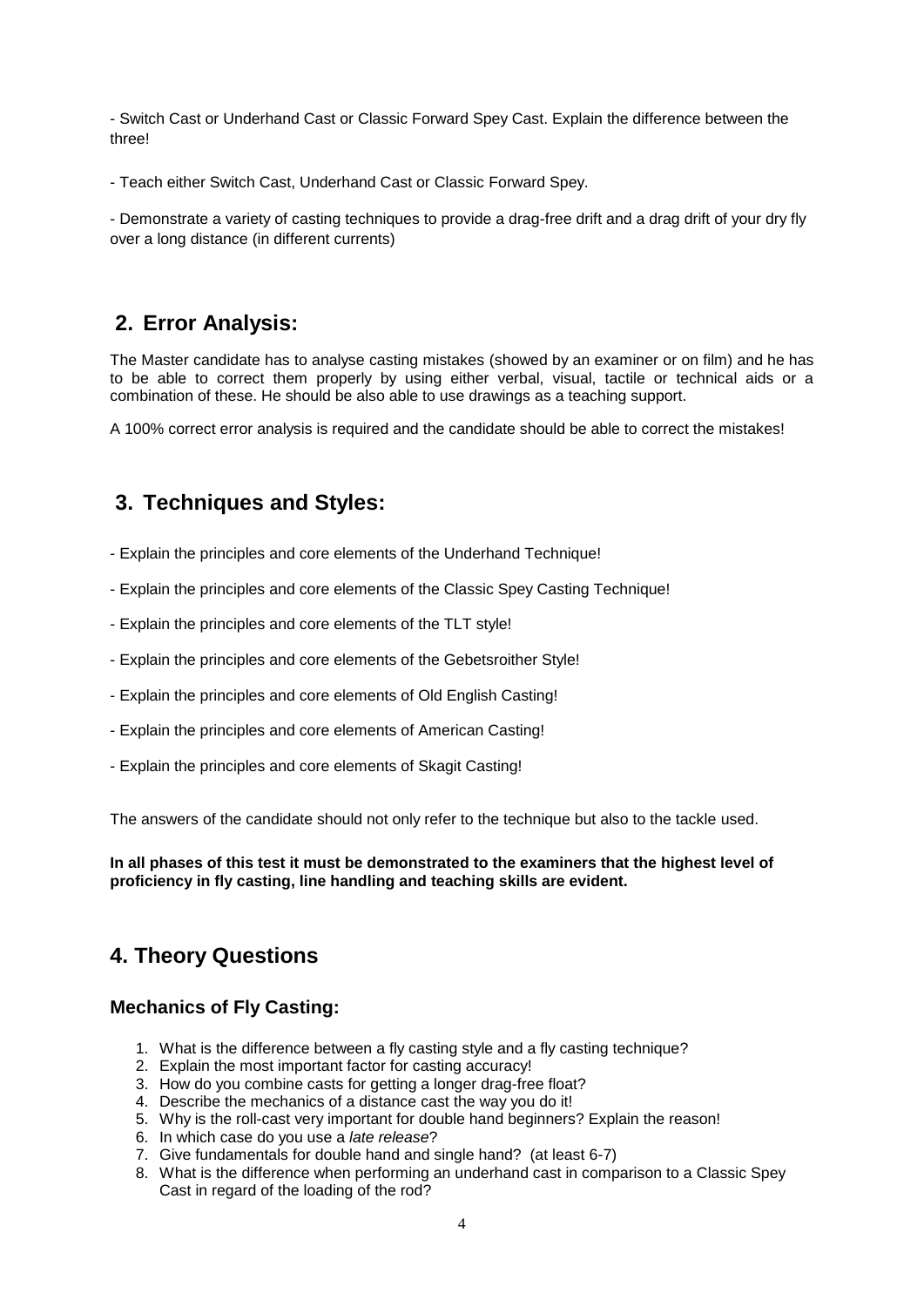- 9. How do you perform a "D" loop and a "V" loop in a waterborn cast? Explain the difference and efficiency!
- 10. When should you make manoeuvres of the rod tip in order to make various slack line casts?
- 11. How does the way of holding the handle change when casting long distances in Underhand Casting? What is the reason?
- 12. Describe a classical Spey Cast and the principle behind it!
- 13. Are the basic fundamentals of the casting stroke in the casting of two-handed rods similar to single hand rods?
- 14. Should you drift the rod forward to keep the line tight when the backcast is unrolling?
- 15. When should you release the line when trying to shoot line forward?
- 16. Does a rod's action contribute to the tailing loop problem?
- 17. How do you perform a Skagit Cast?
- 18. Describe the mechanics of shooting line when distance casting!
- 19. Why have a lot of beginners a horizontally opened loop when casting backhanded?
- 20. Based on your experience, what is your favourite casting aid to make the client cast a tighter loop?
- 21. Which instructions can you give a beginner for casting a two-handed rod?
- 22. Explain how to hold the handle of a single hand as well as a double hand rod in different techniques and styles (Underhand, Spey, TLT, Gebetsroither, Old English)
- 23. Explain the most important casts with a two handed rod!
- 24. How does the shape of the loop change, when the lower leg of your line is travelling about the same speed as the upper one?
- 25. Do stops at 11 o'clock and 1 o'clock *always* result in the same size of loop or not? If yes, why? If no, what could be the reason?

#### **Fly Fishing Techniques and Fly Fishing Knowledge**

- 1. Describe all of the different methods of fishing sub-surface flies: types of weight, lines, indicators, etc.
- 2. When and how do you perform a mending of the line?
- 3. Dry fly movement especially skittering how do you efficiently combine the two wrists to strip and bounce the rod?
- 4. What logical steps would you go through to find out what the fish are feeding on, how to match it and how to fish it?
- 5. What is the difference between free-stone streams and spring creek-type water and how do you attack each?
- 6. Describe how you hook, land and release freshwater fish! Give an example!
- 7. Describe how you hook, land and release saltwater fish! Give an example!
	- 8. How do you fish a sedge imitation (dry fly)?
	- 9. How do you fish a stonefly imitation (dry fly)?
	- 10. How do you fish a mayfly imitation (dry fly)?
	- 11. What do bulges on the surface mean to you, and what sort of imitations do you need in this case?
	- 12. What does the tailing of trout tell you?
	- 13. What does dead-drift fishing mean?
	- 14. In which part of rivers and streams can you find nymphs of the clinger type of mayflies?
	- 15. Which terrestrials are of importance for a fly fisher. Describe how to fish them!
	- 16. Why do you bend to big jumping fish like tarpon for instance?
	- 17. In which waters can you find mayflies of the digger type?
	- 18. How do you sharpen a hook?
	- 19. What do you do when you only get short strikes on dries and wets?
	- 20. How would you rig a multi-fly system, wets and dries?
	- 21. Explain the strategy to fish a mangrove-lined shoreline vs. open flats?
	- 22. Describe the use of etiquette when wading a stream, in a drift boat and float tubing on a lake!
	- 23. How does an upstream mending influence the drift of a fly?
	- 24. Which situation requires a downstream mending?
	- 25. How can you save the day when you have forgotten or lost the floatant or mud?
	- 26. How do you fish a nymph or a dry fly in a lake?
	- 27. When and where are pikes easiest to catch?
	- 28. What is an attractor pattern?